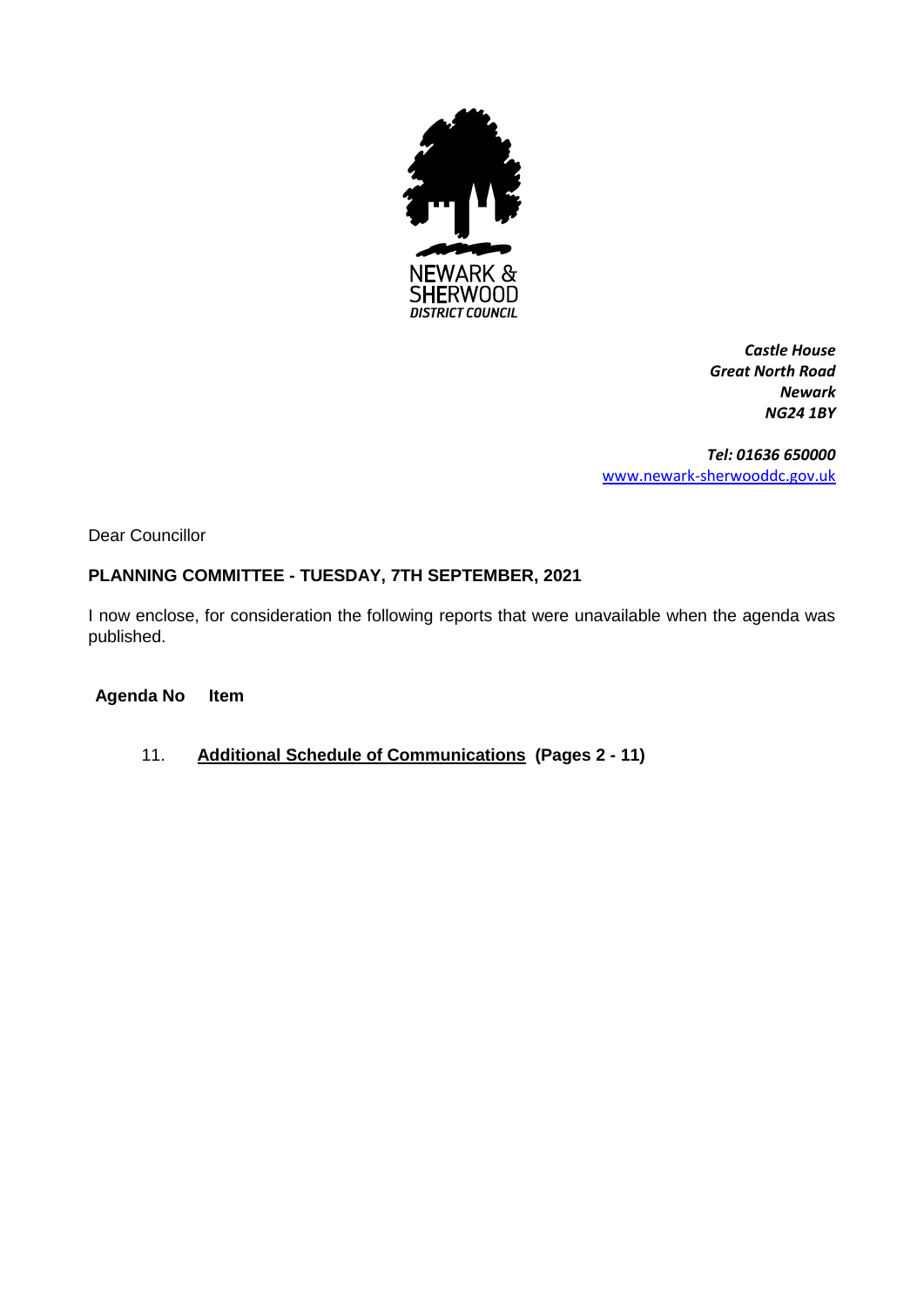| Item               | Correspondent | <b>Date</b> | <b>Points Raised (Summary)</b>              | <b>Officer's Response</b>                                                                                                                                                               |                          |
|--------------------|---------------|-------------|---------------------------------------------|-----------------------------------------------------------------------------------------------------------------------------------------------------------------------------------------|--------------------------|
| 5                  | Agent         | 05.09.2021  | Having read the concluding sentence of the  | Noted. The case officer considers that this would be a                                                                                                                                  |                          |
| Land off           |               |             | Committee report, the agent written to      | pragmatic way forward and would raise no objection to                                                                                                                                   |                          |
| Sandhills          |               |             | state that they have taken further          | an amendment to the existing recommendation before                                                                                                                                      |                          |
| Sconce,            |               |             | instructions from their clients and whilst  | Members to permit the granting of a temporary planning                                                                                                                                  |                          |
| <b>Tolney Lane</b> |               |             | they would obviously still prefer a         | permission for a further 2 years.                                                                                                                                                       |                          |
|                    |               |             | permission,<br>they<br>permanent<br>have    |                                                                                                                                                                                         |                          |
|                    |               |             | confirmed that they would be willing to     | However, the Environment Agency has stated within                                                                                                                                       |                          |
|                    |               |             | accept a further temporary permission for 2 | their comments that should the Council be minded to                                                                                                                                     |                          |
|                    |               |             | years on this current application, as       | approve a further temporary planning permission, that                                                                                                                                   |                          |
|                    |               |             | opposed to the potential of receiving a     | they wish to be re-consulted. This re-consultation                                                                                                                                      |                          |
|                    |               |             | refusal of permission now and having to re- | process has commenced today (07.09.2021)                                                                                                                                                |                          |
|                    |               |             | apply again in the coming months.           |                                                                                                                                                                                         |                          |
|                    |               |             |                                             | <b>AMENDED RECOMMENDATION:</b>                                                                                                                                                          |                          |
|                    |               |             |                                             | Subject to no objection from the Environment Agency,<br>that planning permission be granted on a temporary<br>basis for a further two years, subject to the conditions<br>listed below. |                          |
| Agenda Page 2      |               |             |                                             | If the Environment Agency raises an objection, the<br>application will be brought back to the next available<br>Planning Committee meeting for further consideration.                   | Agenda                   |
|                    |               |             |                                             | 01                                                                                                                                                                                      |                          |
|                    |               |             |                                             | The use hereby permitted shall be carried on only by the<br>following and their resident dependents:                                                                                    |                          |
|                    |               |             |                                             |                                                                                                                                                                                         | Item                     |
|                    |               |             |                                             | o Steven and/or Cherylanne Coates;                                                                                                                                                      |                          |
|                    |               |             |                                             | Adam and/or Florence Gray                                                                                                                                                               |                          |
|                    |               |             |                                             | Zadie Wilson (soon to be Knowles) and/or Joe<br>Knowles                                                                                                                                 | $\overline{\phantom{0}}$ |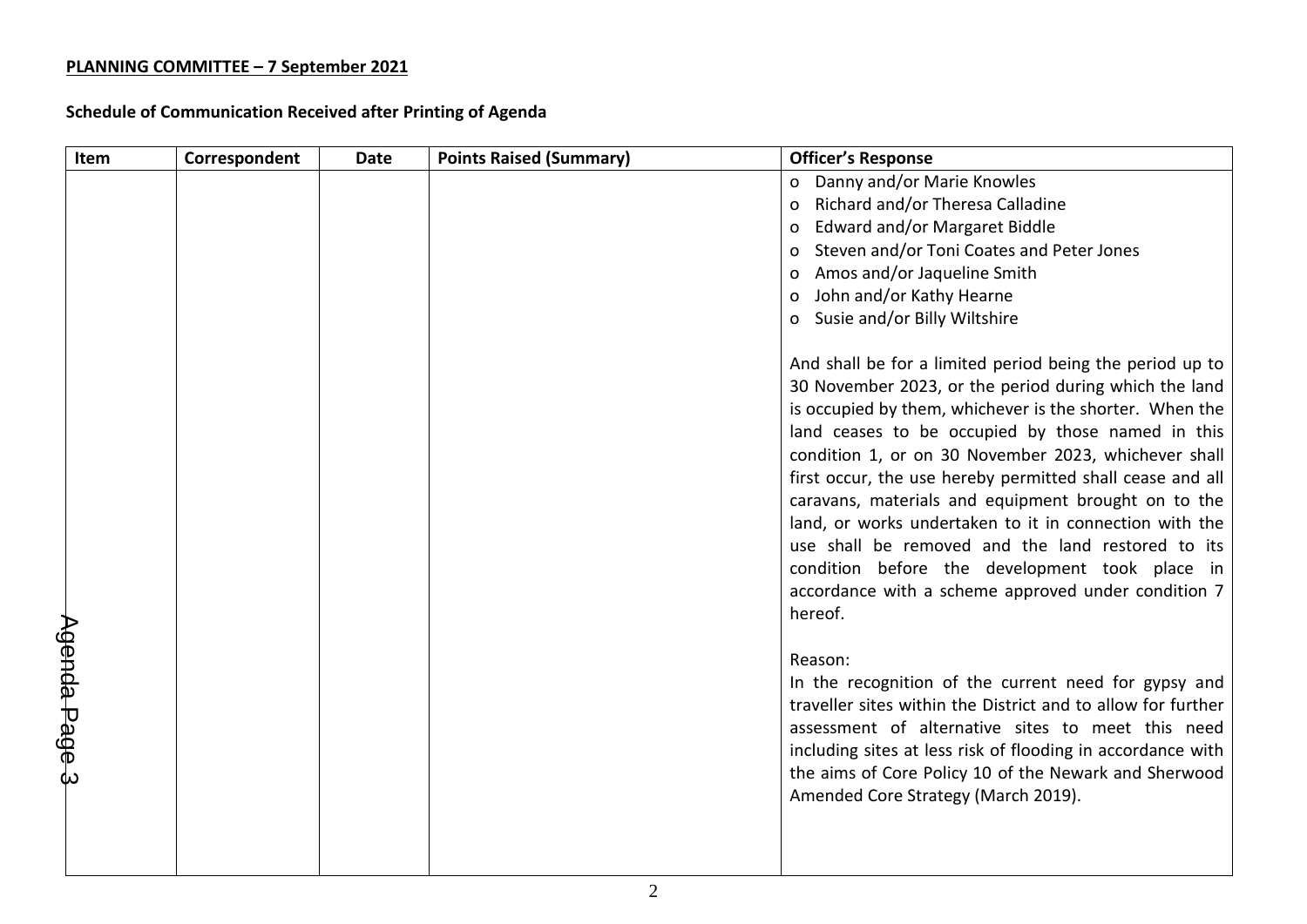| Item          | Correspondent | <b>Date</b> | <b>Points Raised (Summary)</b> | <b>Officer's Response</b>                                  |
|---------------|---------------|-------------|--------------------------------|------------------------------------------------------------|
|               |               |             |                                | 02                                                         |
|               |               |             |                                | No more than 20 caravans, as defined in the Caravan        |
|               |               |             |                                | Sites and Control of Development Act 1960 and the          |
|               |               |             |                                | Caravan Sites Act 1968, of which none shall be a static    |
|               |               |             |                                | caravan, shall be stationed on the site at any time.       |
|               |               |             |                                | Reason:                                                    |
|               |               |             |                                | In order to define the permission and protect the          |
|               |               |             |                                | appearance of the wider area in accordance with the        |
|               |               |             |                                | aims of Core Policy 13 of the Newark and Sherwood          |
|               |               |             |                                | Amended Core Strategy (March 2019) and Policy DM5 of       |
|               |               |             |                                | the Newark and Sherwood Allocations and Development        |
|               |               |             |                                | Management DPD (July 2013).                                |
|               |               |             |                                | 03                                                         |
|               |               |             |                                | No commercial or industrial activities shall take place on |
|               |               |             |                                | this site, including the storage of materials associated   |
|               |               |             |                                | with a business.                                           |
|               |               |             |                                | Reason:                                                    |
|               |               |             |                                | In the interests of the appearance of the surrounding      |
|               |               |             |                                | area and the amenities of surrounding land uses in         |
|               |               |             |                                | accordance with the aims of Core Policies 5 and 13 of the  |
|               |               |             |                                | Newark and Sherwood Amended Core Strategy (March           |
|               |               |             |                                | 2019) and Policy DM5 of the Newark and Sherwood            |
|               |               |             |                                | Allocations and Development Management DPD (July           |
| Agenda Page 4 |               |             |                                | $2013$ ).                                                  |
|               |               |             |                                | 04                                                         |
|               |               |             |                                | No vehicles over 3.5 tonnes shall be stationed, parked or  |
|               |               |             |                                | stored on this site.                                       |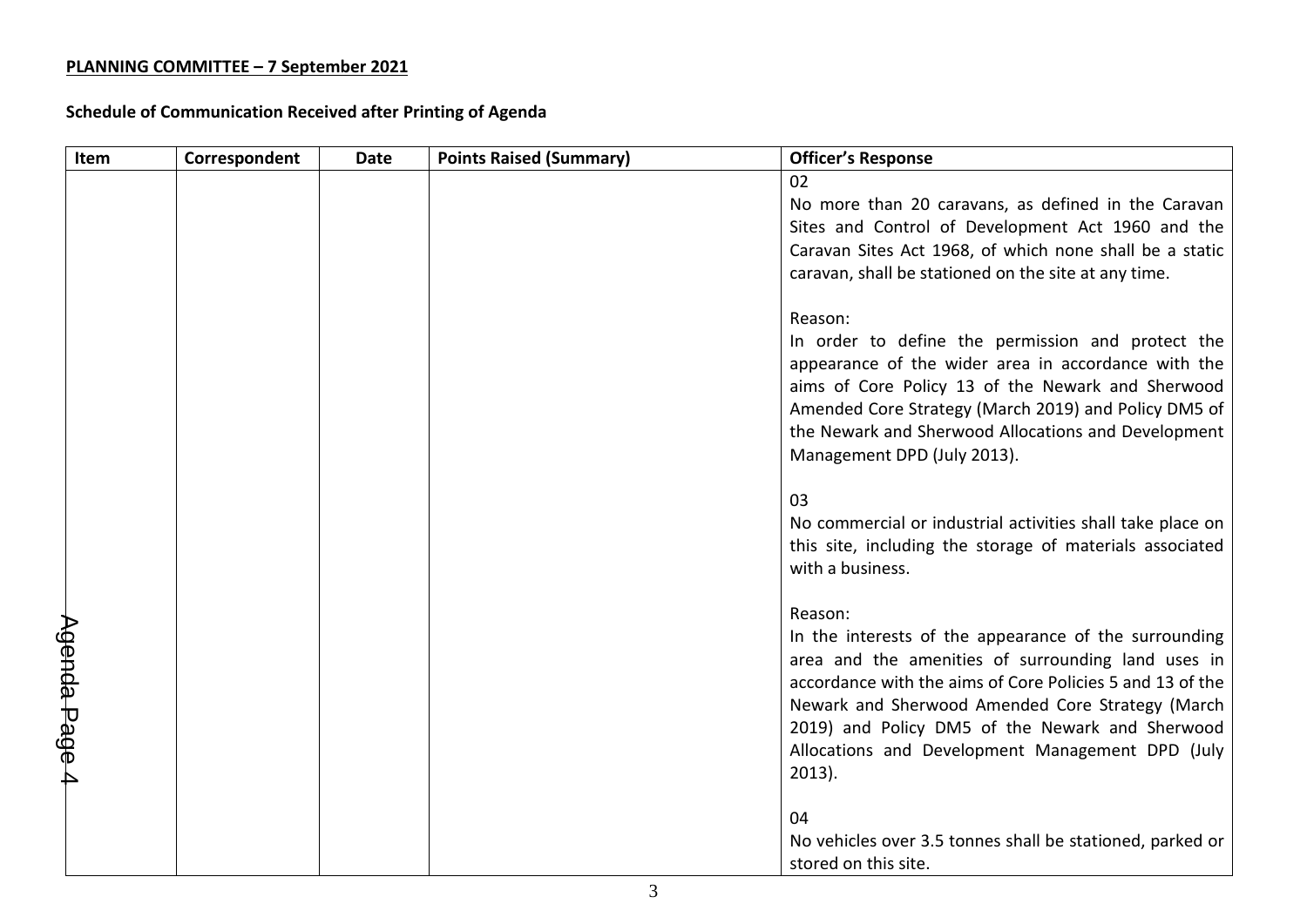| Item          | Correspondent | <b>Date</b> | <b>Points Raised (Summary)</b> | <b>Officer's Response</b>                                                                                          |
|---------------|---------------|-------------|--------------------------------|--------------------------------------------------------------------------------------------------------------------|
|               |               |             |                                | Reason:                                                                                                            |
|               |               |             |                                | In the interests of the appearance of the surrounding                                                              |
|               |               |             |                                | area and the amenities of surrounding land uses in                                                                 |
|               |               |             |                                | accordance with the aims of Core Policies 5 and 13 of the<br>Newark and Sherwood Amended Core Strategy (March      |
|               |               |             |                                | 2019) and Policy DM5 of the Newark and Sherwood                                                                    |
|               |               |             |                                | Allocations and Development Management DPD (July                                                                   |
|               |               |             |                                | $2013$ ).                                                                                                          |
|               |               |             |                                |                                                                                                                    |
|               |               |             |                                | 05                                                                                                                 |
|               |               |             |                                | Within 3 months of the date of this permission, all of the                                                         |
|               |               |             |                                | solid walls and close boarded fences erected on the site                                                           |
|               |               |             |                                | shall be demolished and the resultant debris removed                                                               |
|               |               |             |                                | from the site and those walls and fences shall be<br>replaced with post and rail fences, all in accordance with    |
|               |               |             |                                | the plan showing the layout of the site received by the                                                            |
|               |               |             |                                | Council on 5 April 2012, but that providing where that                                                             |
|               |               |             |                                | plan indicates a "new wall" at the access to the site, that                                                        |
|               |               |             |                                | shall also be a post and rail fence.                                                                               |
|               |               |             |                                |                                                                                                                    |
|               |               |             |                                | Reason:                                                                                                            |
|               |               |             |                                | In the interests of reducing flood risk in accordance with<br>the aims of Core Policies 5 and 10 of the Newark and |
|               |               |             |                                | Sherwood Amended Core Strategy (March 2019) and                                                                    |
|               |               |             |                                | Policy DM5 of the Newark and Sherwood Allocations and                                                              |
| Agenda Page 5 |               |             |                                | Development Management DPD (July 2013).                                                                            |
|               |               |             |                                |                                                                                                                    |
|               |               |             |                                | 06                                                                                                                 |
|               |               |             |                                | Within 3 months of the date of this permission, the                                                                |
|               |               |             |                                | ground level within Pitch 8, which is identified on the                                                            |
|               |               |             |                                | plan showing the layout of the site received by the                                                                |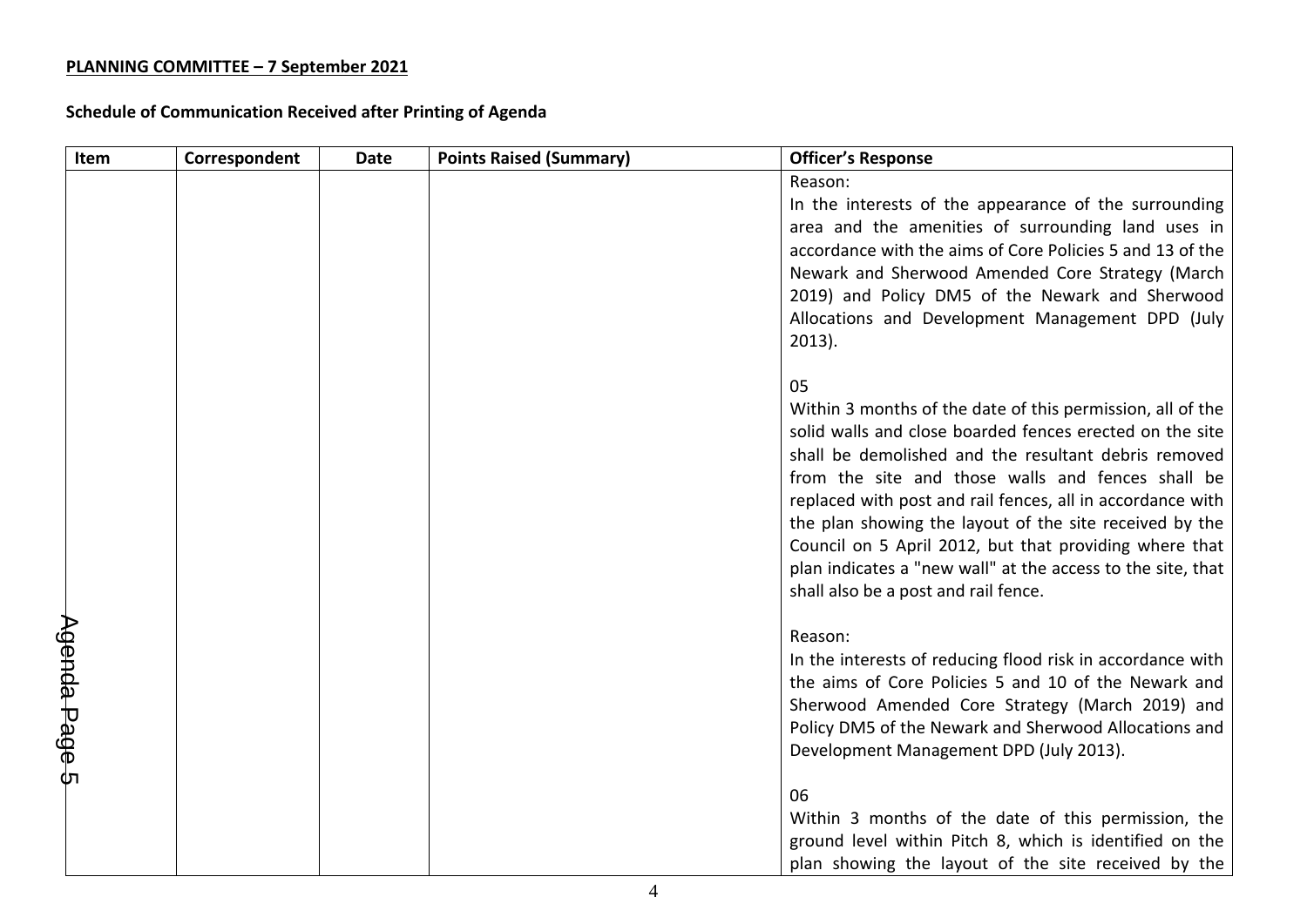| Item          | Correspondent | <b>Date</b> | <b>Points Raised (Summary)</b> | <b>Officer's Response</b>                                   |
|---------------|---------------|-------------|--------------------------------|-------------------------------------------------------------|
|               |               |             |                                | Council on 5 April 2012, shall be reduced so that, at the   |
|               |               |             |                                | south-western boundary of Pitch 8, corresponds with the     |
|               |               |             |                                | unaltered ground level on the other side of the south-      |
|               |               |             |                                | western boundary fence, so that in all other respects, the  |
|               |               |             |                                | ground level within Pitch 8 is no higher than the levels    |
|               |               |             |                                | indicated for that area on Site Levels Drawing No           |
|               |               |             |                                | 1636.A.2 received by the Council on 5 April 2012. All       |
|               |               |             |                                | resultant materials shall be removed from the site.         |
|               |               |             |                                | Reason:                                                     |
|               |               |             |                                | In the interests of reducing flood risk in accordance with  |
|               |               |             |                                | the aims of Core Policies 5 and 10 of the Newark and        |
|               |               |             |                                | Sherwood Amended Core Strategy (March 2019) and             |
|               |               |             |                                | Policy DM5 of the Newark and Sherwood Allocations and       |
|               |               |             |                                | Development Management DPD (July 2013).                     |
|               |               |             |                                | 07                                                          |
|               |               |             |                                | The scheme for the restoration of the site to its condition |
|               |               |             |                                | before the development took place, as shown on the          |
|               |               |             |                                | submitted and approved on Drawing No 1636.A.3 dated         |
|               |               |             |                                | July 2014, shall be carried out and completed in            |
|               |               |             |                                | accordance with the stated timetable. At the end of the     |
|               |               |             |                                | period for which planning permission is granted for the     |
|               |               |             |                                | use, or the vacation of the site, whichever is the sooner,  |
|               |               |             |                                | the site shall be restored in accordance with the           |
| Agenda Page 6 |               |             |                                | approved drawing and the approved timetable.                |
|               |               |             |                                | Reason:                                                     |
|               |               |             |                                | In order to protect the long term appearance of the area    |
|               |               |             |                                | in accordance with the aims of Core Policy 13 of the        |
|               |               |             |                                | Newark and Sherwood Amended Core Strategy (March            |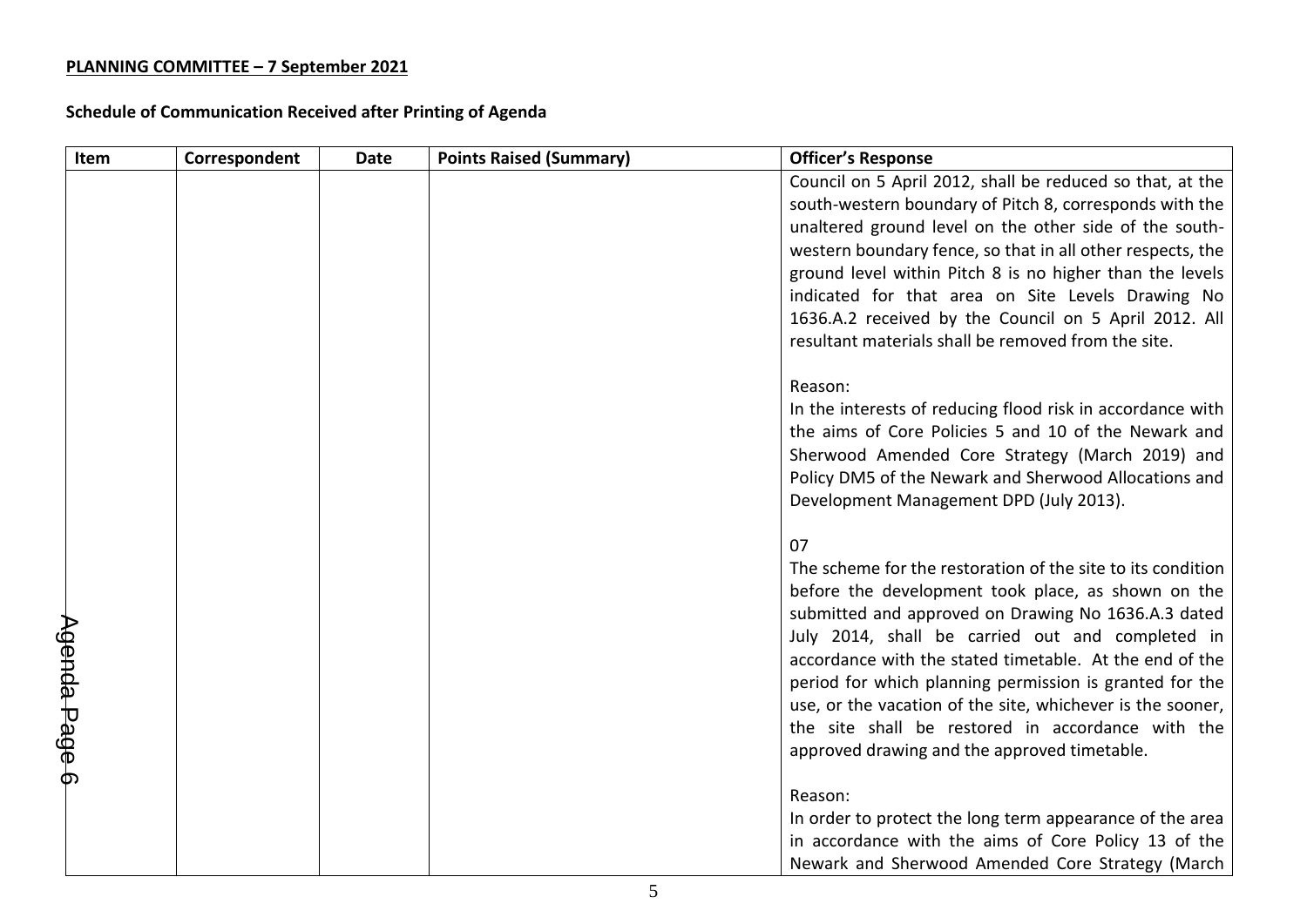| Item          | Correspondent | <b>Date</b> | <b>Points Raised (Summary)</b> | <b>Officer's Response</b>                                                                             |
|---------------|---------------|-------------|--------------------------------|-------------------------------------------------------------------------------------------------------|
|               |               |             |                                | 2019) and Policy DM5 of the Newark and Sherwood                                                       |
|               |               |             |                                | Allocations and Development Management DPD (July                                                      |
|               |               |             |                                | $2013$ ).                                                                                             |
|               |               |             |                                | 08                                                                                                    |
|               |               |             |                                | The use hereby permitted shall cease and all caravans,                                                |
|               |               |             |                                | equipment and materials brought onto the land for the                                                 |
|               |               |             |                                | purposes of such use shall be removed within 6 months                                                 |
|               |               |             |                                | of the date of any failure to meet any one of the                                                     |
|               |               |             |                                | requirements set out in (i) to (vii) below:                                                           |
|               |               |             |                                | Within 28 days of the date of this permission, each<br>(i)                                            |
|               |               |             |                                | of the residents named in condition 1 hereof                                                          |
|               |               |             |                                | (hereafter referred to as the residents) shall (a)                                                    |
|               |               |             |                                | register with the Environment Agency's Floodline                                                      |
|               |               |             |                                | Warnings Direct Service (hereafter referred to as                                                     |
|               |               |             |                                | the Flood Warning Service which expression shall<br>include any replacement for that Service provided |
|               |               |             |                                | by the Environment Agency); and (b) provide the                                                       |
|               |               |             |                                | local planning authority with confirmation from the                                                   |
|               |               |             |                                | Environment Agency that they have done so;                                                            |
| Agenda Page 7 |               |             |                                | Each of the residents shall maintain their<br>(ii)                                                    |
|               |               |             |                                | registration with the Flood Warning Service (or any                                                   |
|               |               |             |                                | replacement service) throughout the life of this                                                      |
|               |               |             |                                | permission and shall provide the local planning                                                       |
|               |               |             |                                | authority with further confirmation from the<br>Environment Agency that they are registered within    |
|               |               |             |                                | 28 days of each of the following: (a) the second                                                      |
|               |               |             |                                | anniversary of the date of this permission; and (b)                                                   |
|               |               |             |                                | any written request from the local planning                                                           |
|               |               |             |                                | authority for such confirmation;                                                                      |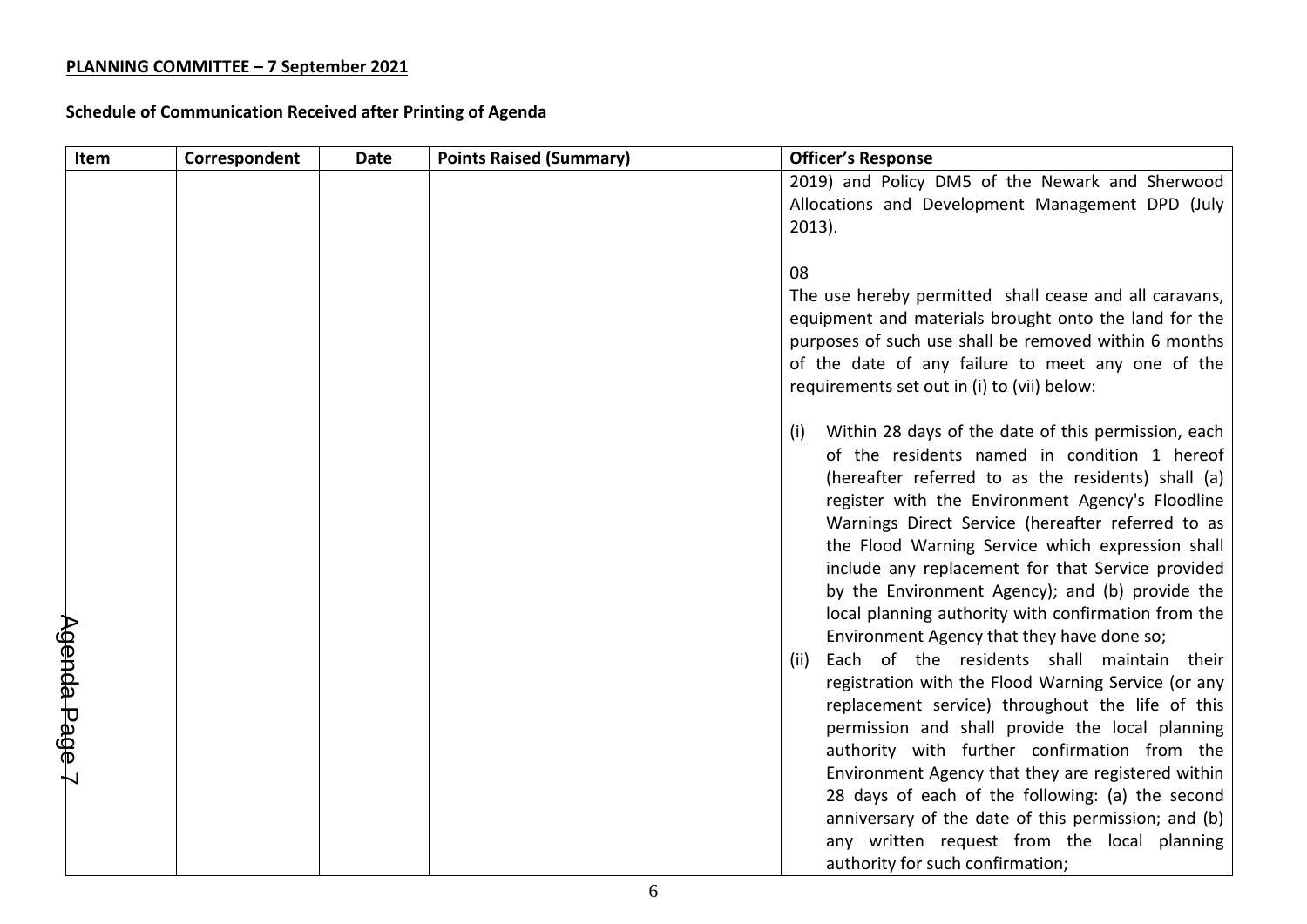| Item          | Correspondent | <b>Date</b> | <b>Points Raised (Summary)</b> |       | <b>Officer's Response</b>                                                                        |
|---------------|---------------|-------------|--------------------------------|-------|--------------------------------------------------------------------------------------------------|
|               |               |             |                                | (iii) | Each of the residents shall notify the Local Planning                                            |
|               |               |             |                                |       | Authority in writing of the locations to which they                                              |
|               |               |             |                                |       | could evacuate in the event of a Flood Alert,                                                    |
|               |               |             |                                |       | together with their current telephone contact                                                    |
|               |               |             |                                |       | details within 28 days of each of the following: (a)                                             |
|               |               |             |                                |       | the date of this permission; (b) the second                                                      |
|               |               |             |                                |       | anniversary of the date of this permission; and (c)                                              |
|               |               |             |                                |       | any written request from the local planning                                                      |
|               |               |             |                                |       | authority for such details;                                                                      |
|               |               |             |                                | (iv)  | Throughout the life of this permission, no less than                                             |
|               |               |             |                                |       | 3 of the residents shall be nominated as Flood                                                   |
|               |               |             |                                |       | Wardens for the site. Details of the nominated                                                   |
|               |               |             |                                |       | Flood Wardens including names and telephone                                                      |
|               |               |             |                                |       | numbers shall be provided within 28 days of the<br>date of this permission to the Local Planning |
|               |               |             |                                |       | Authority. Thereafter, the names and telephone                                                   |
|               |               |             |                                |       | numbers of the Flood Wardens shall be confirmed in                                               |
|               |               |             |                                |       | writing to the Local Planning Authority within 28                                                |
|               |               |             |                                |       | days of each of the following: (a) any change to the                                             |
|               |               |             |                                |       | identity of any of the nominated Flood Wardens; (b)                                              |
|               |               |             |                                |       | the second<br>anniversary of the date of this                                                    |
|               |               |             |                                |       | permission; and (c) any written request from the                                                 |
|               |               |             |                                |       | local planning authority for such details;                                                       |
| Agenda Page 8 |               |             |                                | (v)   | Within 8 hours of a Flood Alert, this being the first                                            |
|               |               |             |                                |       | alert issued through the Flood Warning Service, all                                              |
|               |               |             |                                |       | of the residents will evacuate the site, bringing all                                            |
|               |               |             |                                |       | caravans and vehicles with them;                                                                 |
|               |               |             |                                | (vi)  | Within 10 hours of a Flood Alert the Flood Wardens,                                              |
|               |               |             |                                |       | or any one of them, will confirm to the Local                                                    |
|               |               |             |                                |       | Planning Authority that all of the residents have                                                |
|               |               |             |                                |       | evacuated the site; and                                                                          |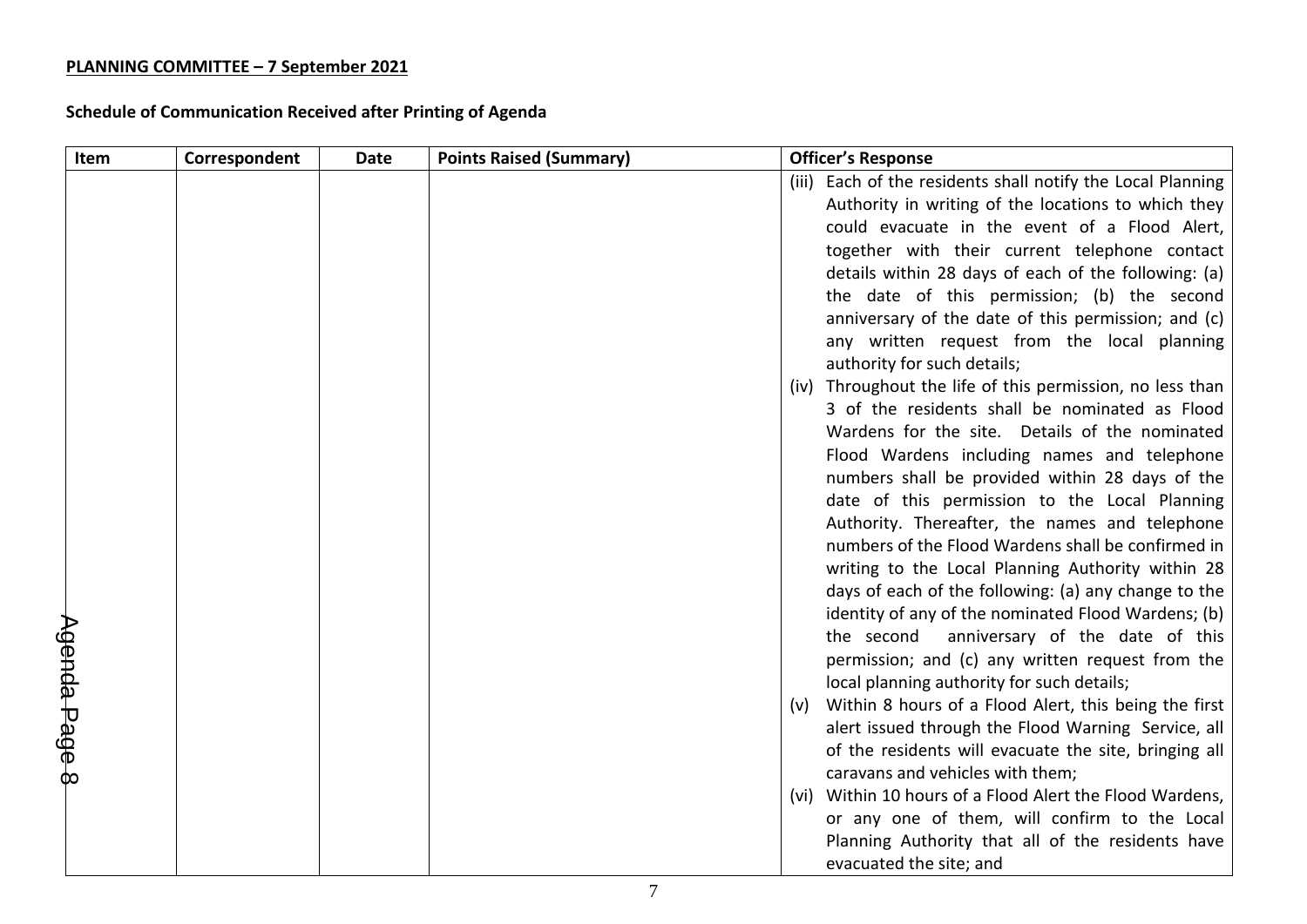| Item | Correspondent | <b>Date</b> | <b>Points Raised (Summary)</b> | <b>Officer's Response</b>                                                                                                                                                                                                                                                            |
|------|---------------|-------------|--------------------------------|--------------------------------------------------------------------------------------------------------------------------------------------------------------------------------------------------------------------------------------------------------------------------------------|
|      |               |             |                                | (vii) None of the residents shall return to the site until<br>notice is issued through the Flood Warning Service<br>that the Flood Alert is at an end and the all clear has<br>been given.                                                                                           |
|      |               |             |                                | Reason:<br>In the interests of reducing flood risk in accordance with<br>the aims of Core Policies 5 and 10 of the Newark and<br>Sherwood Amended Core Strategy (March 2019) and<br>Policy DM5 of the Newark and Sherwood Allocations and<br>Development Management DPD (July 2013). |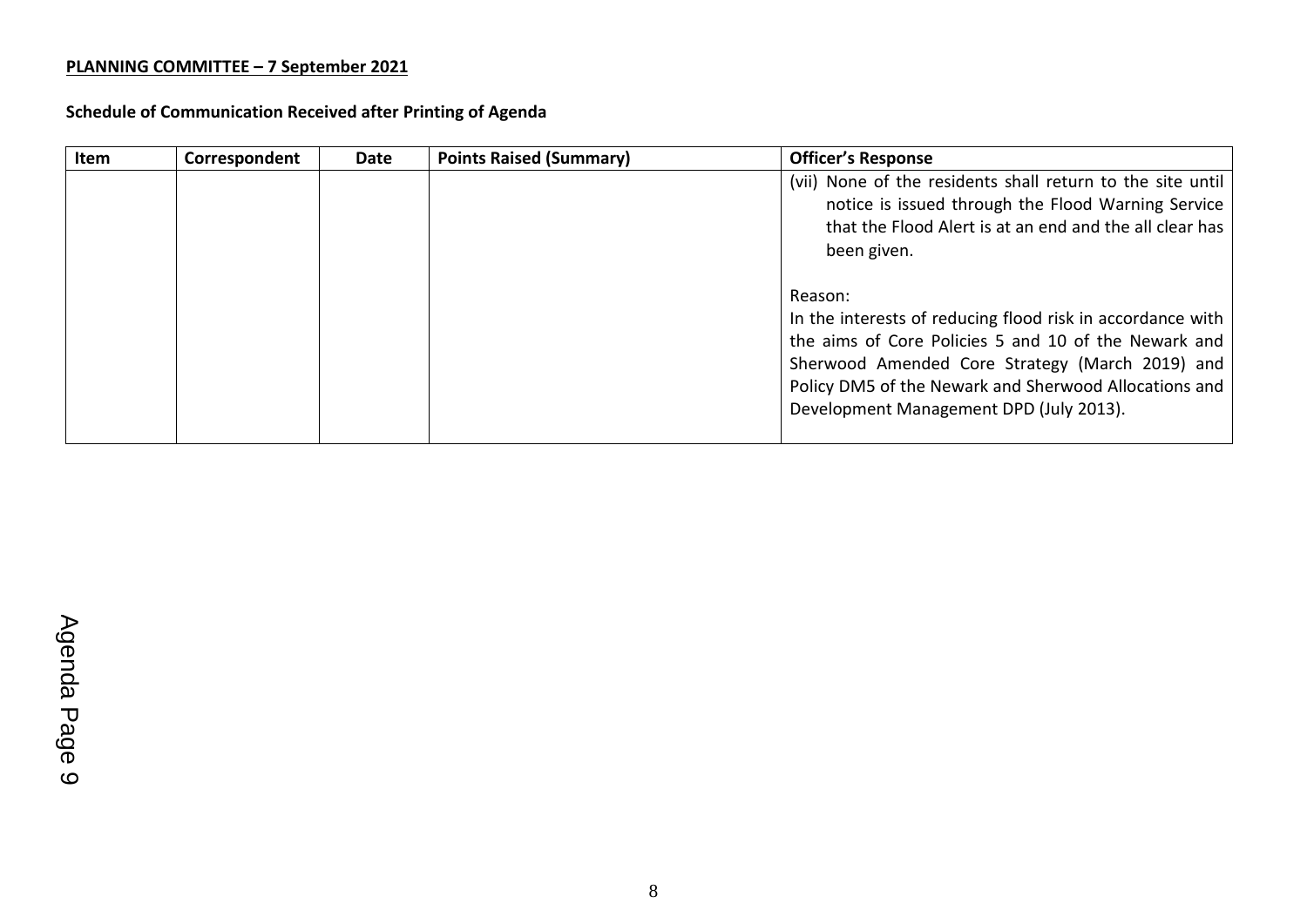| Item           | Correspondent | <b>Date</b> | <b>Points Raised (Summary)</b>               | <b>Officer's Response</b> |
|----------------|---------------|-------------|----------------------------------------------|---------------------------|
| 6              | <b>NCC</b>    | 07.09.2021  | Email received stating the following:        | To be noted.              |
| Land<br>at     |               |             |                                              |                           |
| Fernwood       |               |             | 7th<br>September<br>2021<br>The<br>Planning  |                           |
|                |               |             | Committee includes a report 'Land at         |                           |
|                |               |             | Fernwood South (16/00506/OUTM)'. The         |                           |
|                |               |             | report states that the comments from         |                           |
|                |               |             | Nottinghamshire County Council requested     |                           |
|                |               |             | that the bus stop infrastructure monies      |                           |
|                |               |             | should be added into the Section 106 rather  |                           |
|                |               |             | than be controlled by condition.             |                           |
|                |               |             |                                              |                           |
|                |               |             | It is important to note that the above       |                           |
|                |               |             | reference to bus stop infrastructure monies  |                           |
|                |               |             | is incorrect, and has been confused with the |                           |
|                |               |             | Bus Service Contribution. The request from   |                           |
|                |               |             | Nottinghamshire County Council is that the   |                           |
|                |               |             | Bus Service Contribution should be added     |                           |
|                |               |             | into the Section 106, as it was omitted from |                           |
|                |               |             | the 6 October 2020 Planning Committee.       |                           |
|                |               |             | Therefore the reference to bus stop          |                           |
|                |               |             | infrastructure at Appendix 2 should be       |                           |
|                |               |             | amended to Bus Service Contribution. The     |                           |
|                |               |             | £525,000 value of the Bus Service            |                           |
|                |               |             | Contribution set out in Appendix 2 will be   |                           |
|                |               |             | subject to indexation, back-dated to the 13  |                           |
|                |               |             | September 2016 Committee approval date       |                           |
| Agenda Page 10 |               |             | for the Outline Application - the            |                           |
|                |               |             | contribution was included in the March       |                           |
|                |               |             | 2016 Transport Assessment / Travel Plan.     |                           |
|                |               |             | Discussions are in hand regarding the        |                           |
|                |               |             | Section 106 Agreement.                       |                           |